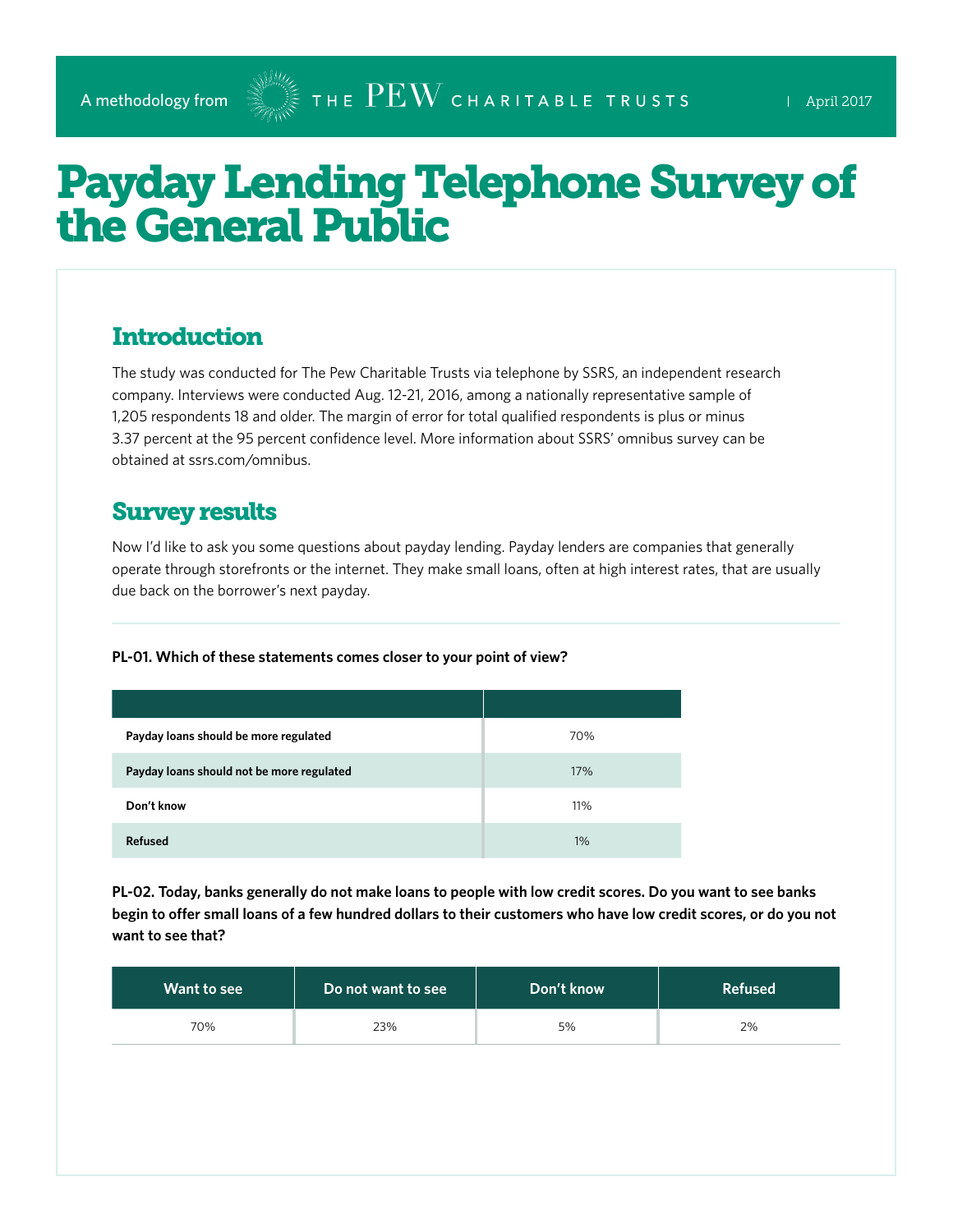**PL-03. Some banks are considering offering a \$400, three-month loan with a \$60 fee. Payday lenders charge about \$350 for the same loan, while using a credit card would usually cost less than \$60. If a bank began offering a \$400, three-month loan for a \$60 fee, would your view of that bank be more favorable or less favorable?**

| More favorable | Less favorable | Don't know | <b>Refused</b> |
|----------------|----------------|------------|----------------|
| 70%            | 20%            | 8%         | 1%             |

**PL-04. The government agency that regulates payday lending has proposed some new regulations. I'd like to get your opinion on some of the possible outcomes of the new regulations. For each, please tell me if you would view it as mostly a good outcome or mostly a bad outcome.** 

*(The order of these statements was randomized.)*

a. If most people who use payday loans got more time to repay them but the annual interest rates continued to be around 400%

| Mostly a good outcome | Mostly a bad outcome | Don't know | <b>Refused</b> |
|-----------------------|----------------------|------------|----------------|
| 15%                   | 80%                  | 4%         | 1%             |

b. If most people who use payday loans could get loans from their banks and credit unions that cost six times less than payday loans

| Mostly a good outcome | Mostly a bad outcome | Don't know | <b>Refused</b> |
|-----------------------|----------------------|------------|----------------|
| 86%                   | 10%                  | 3%         | 1%             |

c. If some payday lenders went out of business but the remaining lenders charged less for loans

| Mostly a good outcome | <b>Mostly a bad outcome</b> | Don't know | <b>Refused</b> |
|-----------------------|-----------------------------|------------|----------------|
| 74%                   | 19%                         | 6%         | 1%             |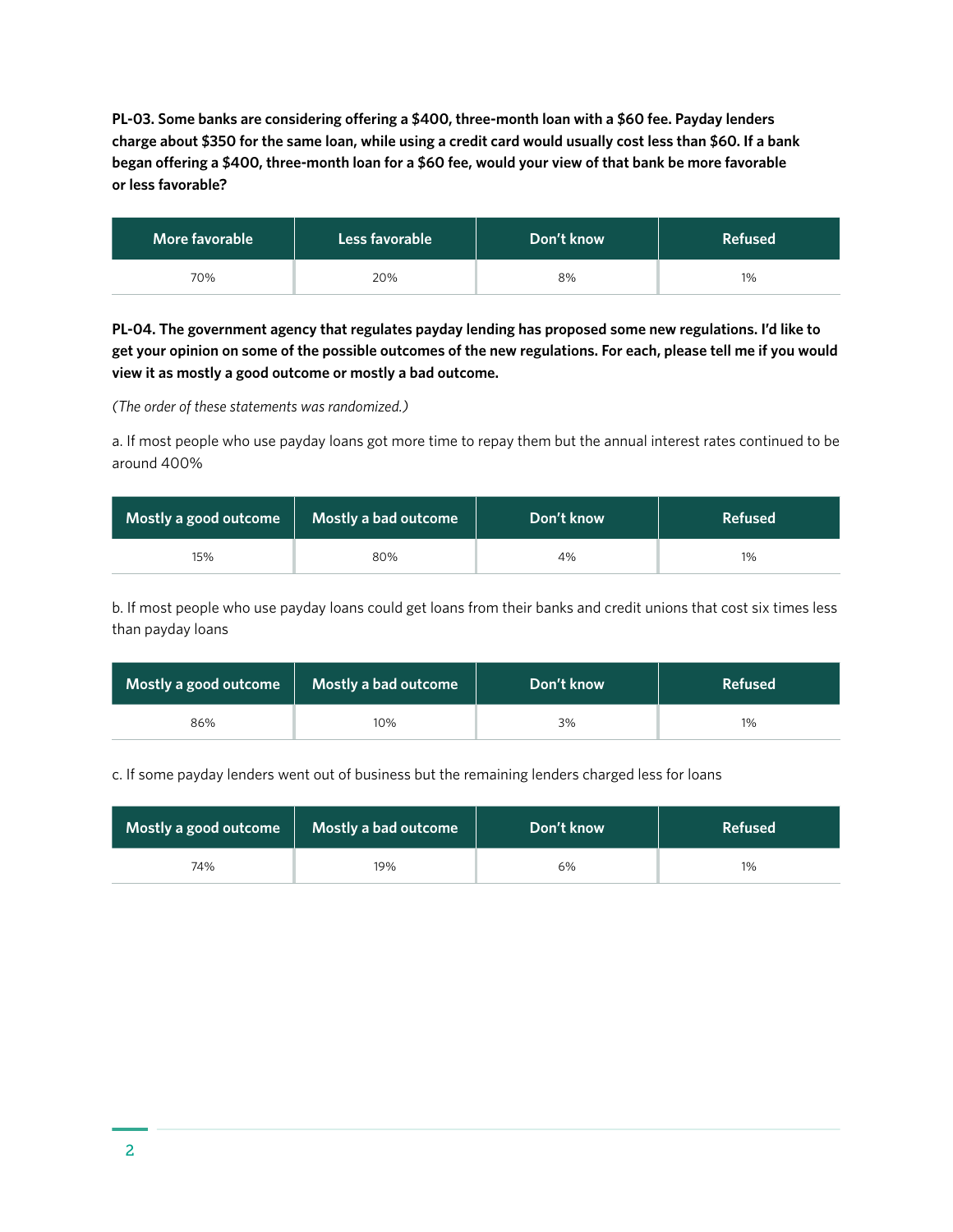**PL-05. Here are two possible outcomes of the proposed regulations for payday lending. Please tell me which of the two you would view as a better outcome for a \$400, three-month loan.**

*(The order of these statements was randomized.)*

| If lenders pulled borrowers' credit reports, estimated their expenses, and issued that loan for<br>about \$350 in fees | 13% |
|------------------------------------------------------------------------------------------------------------------------|-----|
| If lenders reviewed customers' checking account histories and issued that loan for about<br>\$60 in fees               | 79% |
| Don't know                                                                                                             | 6%  |
| Refused                                                                                                                | 2%  |

**PL-06. Here are some examples of small loans that might be available to people who have low credit scores. For each, please tell me whether you think the terms seem fair or unfair. (INSERT ITEM). Do you think the terms seem fair or unfair?**

1 Fair 2 Unfair 8 (DO NOT READ) Don't know 9 (DO NOT READ) Refused

*(The order of these statements was randomized.)*

a. \$500 for a fee of \$100 paid back over four months, so a person who borrows \$500 will pay back \$600

| Fair | Unfair | Don't know | <b>Refused</b> |
|------|--------|------------|----------------|
| 61%  | 37%    | 2%         | 1%             |

b. \$500 for a fee of \$600 paid back over four months, so a person who borrows \$500 will pay back \$1,100

| <b>Fair</b> | Unfair <sup>1</sup> | Don't know | <b>Refused</b> |
|-------------|---------------------|------------|----------------|
| 7%          | 91%                 | $1\%$      | 1%             |

c. \$400 for a fee of \$60 paid back over three months, so a person who borrows \$400 will pay back \$460

| <b>Fair</b> | <b>Unfair</b> | Don't know | <b>Refused</b> |
|-------------|---------------|------------|----------------|
| 80%         | 18%           | 1%         | $1\%$          |